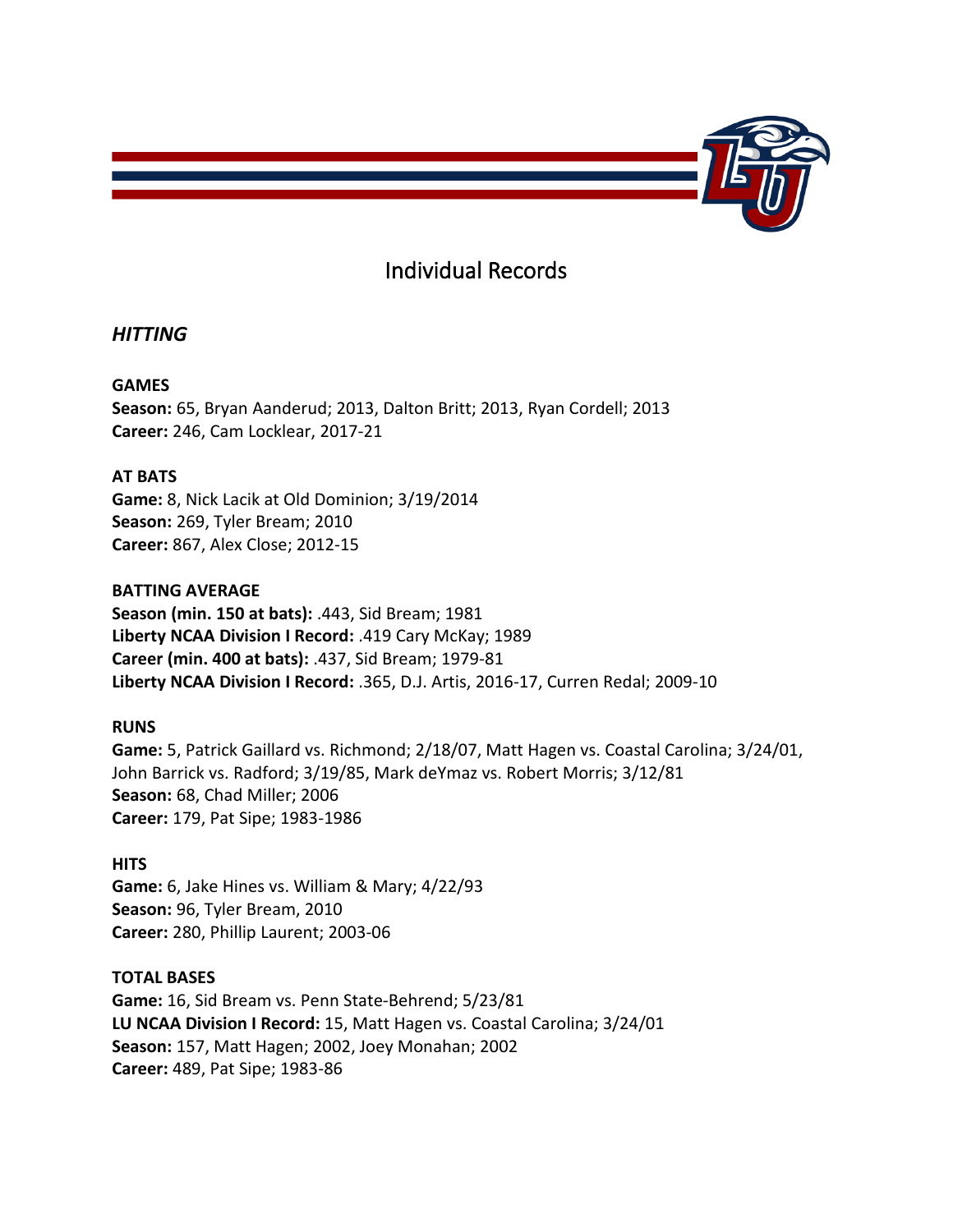#### **DOUBLES**

**Game:** 3, 20 different players; most recent – Trey McDrye; 2/25/20 **Season:** 27, Phillip Laurent; 2006 **Career:** 68, Phillip Laurent; 2003-06

#### **TRIPLES**

**Game:** 3, Jimmy Bevins vs. Norfolk State; 3/30/83 **Liberty NCAA Division I Record:** 2, five different players; most recent – Andrew Kowalo vs. UConn; 3/5/16 **Season:** 9, Jimmy Bevins; 1983, Todd Nelson; 1983, Renard Brown; 1981 **Liberty NCAA Divison I Record:** 8, Doug Brady; 1991, Cary McKay; 1990, Todd Nelson; 1984. **Career:** 24, Jimmy Bevins; 1983-86; Todd Nelson; 1982-85

#### **HOME RUNS**

**Game:** 4, Sid Bream vs. Penn State-Behrend; 5/23/81 **Liberty NCAA Division I Record:** 3, five different players; most recent -Tim Nanry vs. Richmond 2/18/07 **Season:** 20, Pat Sipe; 1986 **Career:** 59, Pat Sipe; 1983-86

#### **RUNS BATTED IN**

**Game:** 9, Tyler Bream vs. High Point; 3/22/09; Pat Sipe vs. Richmond; 4/19/86 **Season:** 83, Sid Bream; 1981 **Liberty NCAA Division I Record:** 79, Steve Wright; 1998 **Career:** 226, Pat Sipe; 1983-86

## **SLUGGING PCT.**

**Season:** .884, Sid Bream; 1981 **Liberty NCAA Division I Record:** .829, Pat Sipe; 1986 **Career:** .838, Sid Bream; 1979-81 **Liberty NCAA Division I Record:** .722, Pat Sipe; 1983-86

## **STOLEN BASES**

**Game:** 6, Gary Wagner vs. Allentown; 3/28/83 **LU NCAA Division I Record:** 4, eight different players; most recent – Ryan Cordell vs Campbell; 5/12/2013 **Season:** 46, Gary Wagner; 1983 **Liberty NCAA Division I Record:** 35, Keith Butler; 2000 **Career:** 85, Joey Monahan, 2000-02

## **BASE ON BALLS**

**Game:** 5, Dylan Allen at VCU, 2/18/2019 **Season:** 62, D.J. Artis; 2017 **Career:** 114, D.J. Artis; 2016-17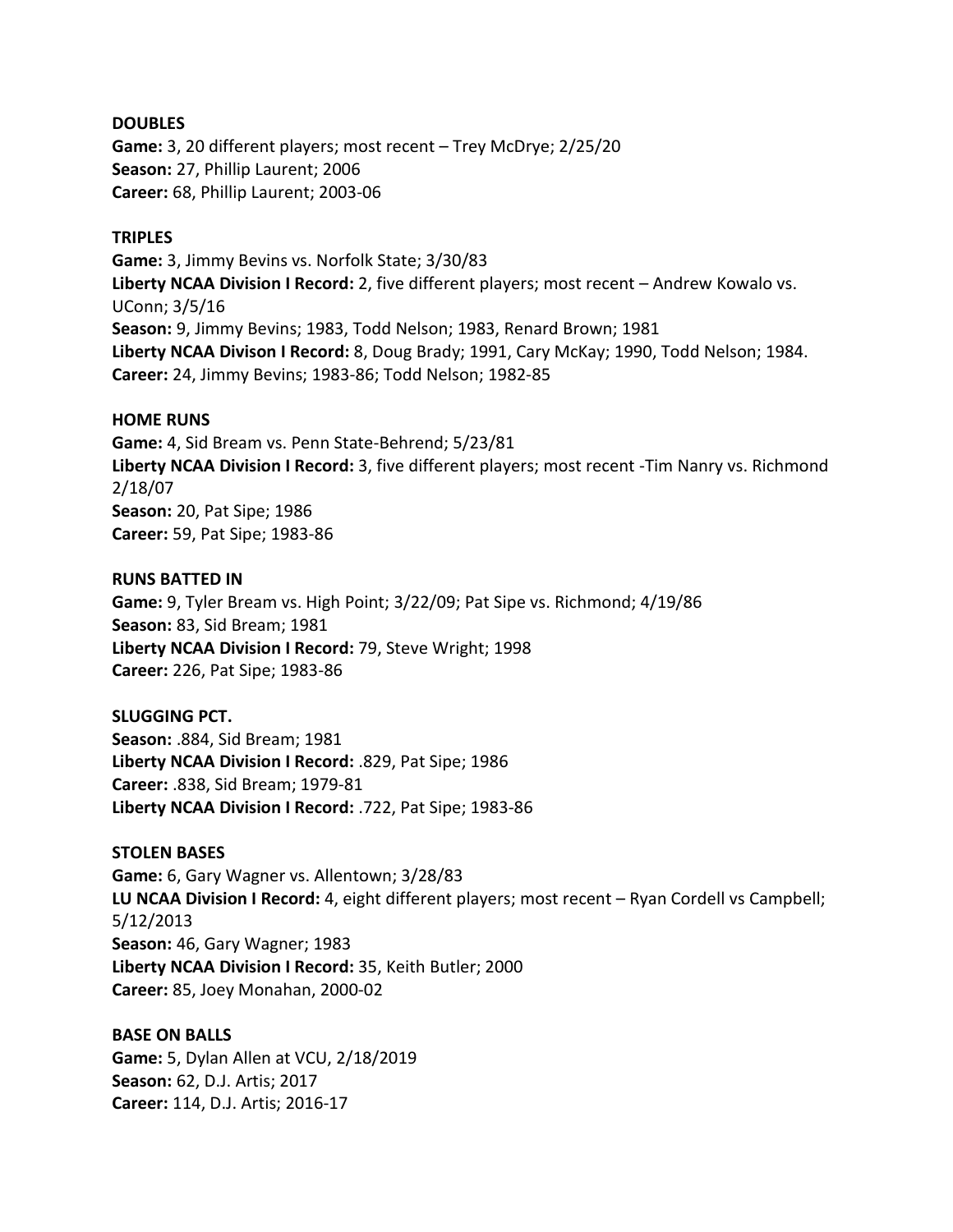**STRIKEOUTS**

**Game:** 5, Jaylen Guy at North Alabama, 4/7/19; Phil Laurent vs. William & Mary, 5/8/04 **Season:** 60, Alex Close; 2013 **Career:** 197, Alex Close; 2012-15

#### **HIT BY PITCH**

**Game:** 3, by six different players; most recent – Cam Locklear; 2/25/00 **Season:** 22, David Benham; 1998 **Career:** 55, David Benham; 1995-98

## *PITCHING*

**APPEARANCES Career:** 82, Garret Price; 2017-20

**GAMES STARTED**

**Season:** 18, Doug Smith; 1982 **Liberty NCAA Division I Record:** 17, Frank Speek; 1990 **Career:** 47, Steven Evans; 2008-11; Dustin Umberger; 2006-10, Lee Guetterman; 1978-81

#### **COMPLETE GAMES**

**Season:** 11, Doug Smith; 1982 **Liberty NCAA Division I Record:** 10, Frank Speek; 1990 **Career:** 30, Lee Guetterman; 1978-81 **Liberty NCAA Division I Record:** 22, Randy Tomlin; 1986-88

## **RELIEF APPEARANCES**

**Season:** 33, Jonathan Schneider; 2002 **Career:** 73, Tim John; 2004-08

#### **SHUTOUTS**

**Season:** 3, Dan Valentin; 2000, Randy Tomlin; 1986, Lee Guetterman; 1980 and 81. **Career:** 7, Lee Guetterman; 1978-81 **Liberty NCAA Division I Record:** 4, Randy Tomlin; 1986-88

## **VICTORIES**

**Season:** 12, Trevor DeLaite, 2021 **Career:** 29, Lee Guetterman; 1978-81 **Liberty NCAA Division I Record:** 26, Steven Evans; 2008-11

## **LOSSES**

**Season:** 8, David Bechtold, 2004; Mike Brown; 1997, Doug Smith; 1982. **Career:** 22, Mike Brown; 1994-97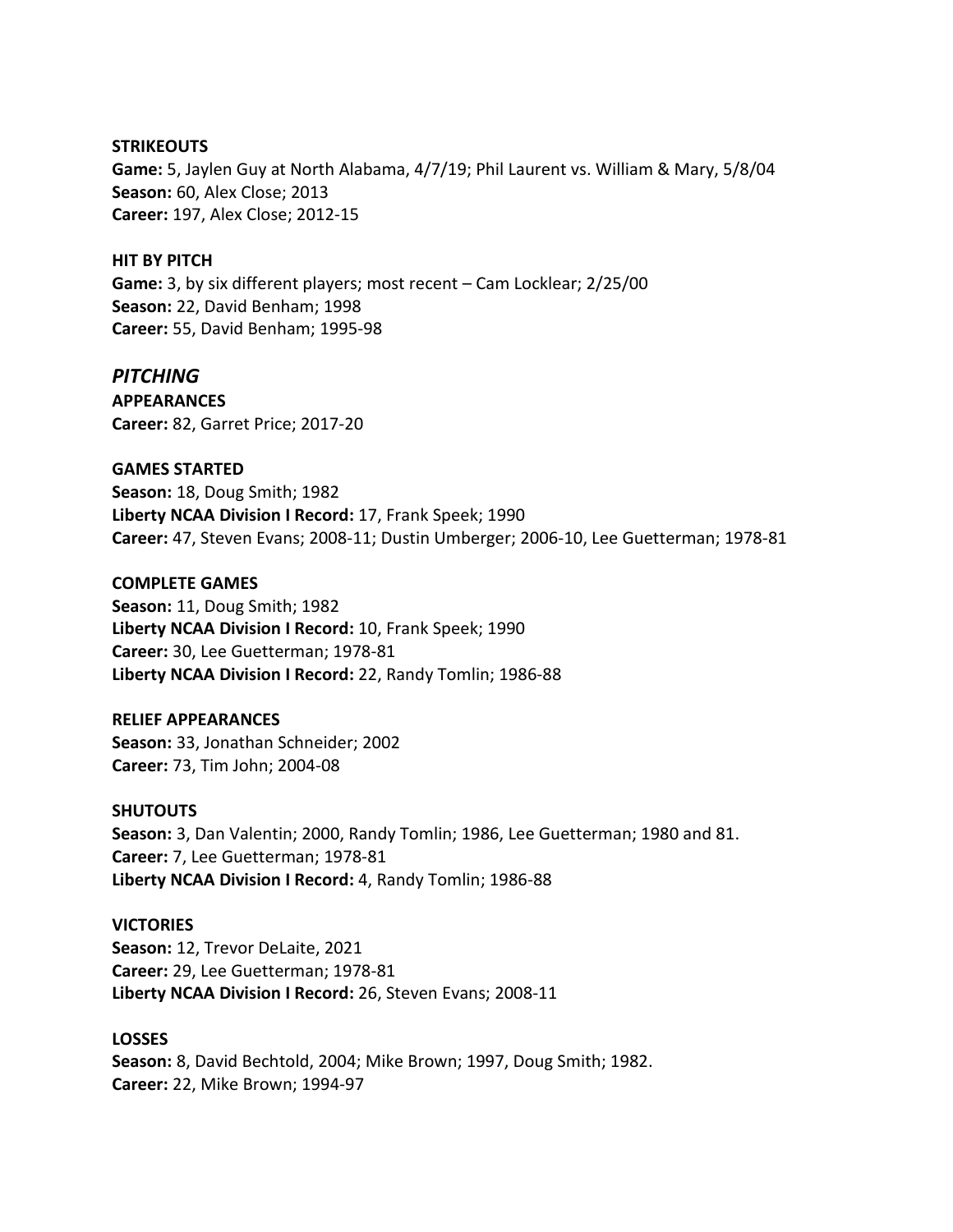**SAVES Season:** 16, Josh Brey, 2000 **Career:** 27, Josh Brey, 1999-2001

## **INNINGS PITCHED**

**Game:** 11, Frank Speek vs. Virginia Tech; 4/9/90, Randy Tomlin vs. Slippery Rock; 3/21/87 **Season:** 126, Frank Speek; 1990 **Career:** 334.2, Lee Guetterman; 1978-81 **Liberty NCAA Division I Record:** 322.2, Steven Evans; 2008-11

**LOWEST EARNED RUN AVERAGE**

**Season (min. 50 innings):** 0.83, Shawn Clowers; 2014 **Career (min. 100 innings):** 2.79; Trey Lambert; 2012-14

#### **STRIKEOUTS**

**Game:** 20, Benji Miller vs. Coastal Carolina; 5/10/98 **Season:** 119, Benji Miller; 1998 **Career:** 287, Mike Brown; 1994-97

#### **HITS ALLOWED**

**Season:** 128, Brian Adams; 2000 **Career:** 376, Dustin Umberger; 2006-10

## **BASE ON BALLS ALLOWED**

**Game:** 11, Toby Toburen vs. Wake Forest; 4/27/88 **Season:** 77, Lance Price; 1990 **Career:** 178, Tim Harrell; 1995-98

#### **HOME RUNS ALLOWED**

**Game:** 6, Brooks Lowe vs. Virginia Tech; 4/25/88 **Season:** 18, Tim Harrell; 1998 **Career:** 36, Tim Harrell; 1995-98

**WINNING PERCENTAGE Season (min. 6 decisions):** 1.000, Shawn Clowers (9-0); Keegan Linza (8-0); 2010 , Mike Moon (7-0); 1981 **Career (min. 20 decisions):** .864, Keegan Linza (19-3); 2010-11

## *MISCELLANEOUS PITCHING*

**No Hitters:** Noah Skirrow, Troy Betts and Landon Riley vs. Marist; 2/29/20; Dan Valentin vs. Elon; 4/16/00, Chris Miller vs. Haverford; 3/13/80, Mark Thrift vs. Eastern Mennonite; 1974

#### **CONSECUTIVE WINS**